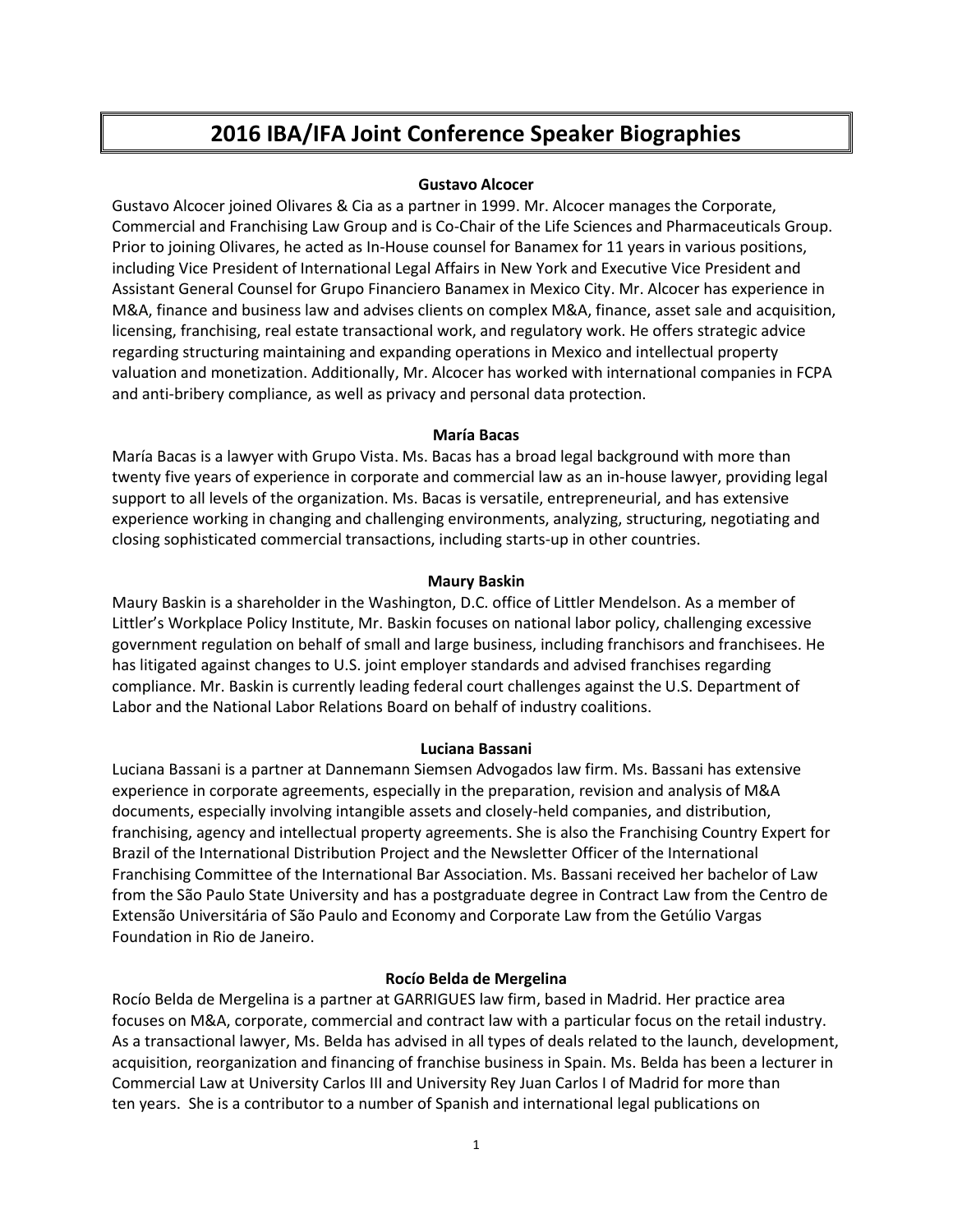franchising, the most recent one being *International Franchising – A Practitioner's Guide*. Ms. Belda is a member of the EuroFranchise Lawyers and a frequent speaker at conferences on distribution and franchise law. She currently serves as co-chair of the International Franchising Committee of the International Bar Association.

#### **Olivier Binder**

Olivier Binder is a partner at Granrut Avocats. He focuses on areas such as distribution, franchising, competition law and commercial real estate. Prior to joining Granrut Avocats in September 2011, Mr. Binder was a founding partner with Cejef-Alexen. He is a member of the French Franchise Federation panel of experts and the EuroFranchise Lawyers (EFL). Mr. Binder attended the University of Paris.

#### **Silvia Bortolotti**

Silvia Bortolotti is partner at the law firm Buffa, Bortolotti & Mathis. She is specializes in international commercial transactions and cross border litigation. Ms. Bortolotti's extrajudicial practice covers domestic and international commercial contracts. She is a founding member and Secretary General of the International Distribution Institute (IDI). Ms. Bortolotti is a member of several international associations including the International Bar Association (IBA) and the Commission on Commercial Law and Practice (CLP) of the International Chamber of Commerce (ICC).

#### **Jeffrey Brimer, CFE**

Jeffrey Brimer is the Chief Operating Officer of Alexius, LLC. He was formerly with Faegre Baker Daniels LLP and Snell & Wilmer, LLP and was Vice President and General Counsel of Medicine Shoppe International, Inc. Mr. Brimer is a member of the American Bar Association, the Colorado and Missouri Bars and the International Bar Association. He is a member of the International Franchise Association Legal-Legislative Committee; an Officer and Newsletter Co-Editor of the International Franchising Committee of the International Bar Association; and a member of the International Chamber of Commerce Franchise Task Force. Mr. Brimer is a graduate of the University of Missouri-St. Louis and the University of Missouri-Columbia School of Law.

#### **Philip Colman**

Philip Colman is a partner at the Melbourne based law firm, MST Lawyers. He is a member and, former head of, MST's franchising practice group, which acts for a large number of local and internationally based franchise systems. Mr. Colman's practice currently focuses on dispute resolution, litigation and regulatory investigations involving franchisors, franchisees and master franchisees. He has had significant experience in drafting franchise agreements, disclosure documents and transactional documents. Mr. Colman is a nationally accredited mediator and a member of the legal committee of the Franchise Council of Australia.

#### **Junaid Daudpota**

Junaid Daudpota is a partner at Daudpota International. Mr. Daudpota's practice covers transactional and contentious matters relating to various areas of laws, such as franchising, licensing, distribution, competition, employment, banking, internet, anti-corruption and arbitration. Mr. Daudpota is an expert at counseling clients on all aspects of laws relating to intellectual property prosecutions. He has coordinated multiple litigations and advised on IP strategy, portfolio management, and infringement matters. Mr. Daudpota has also acted as a consultant for the World Bank for Doing Business reports. He has also co-authored the books on Competition Law in Pakistan and Anti-Money Laundering Law. Mr.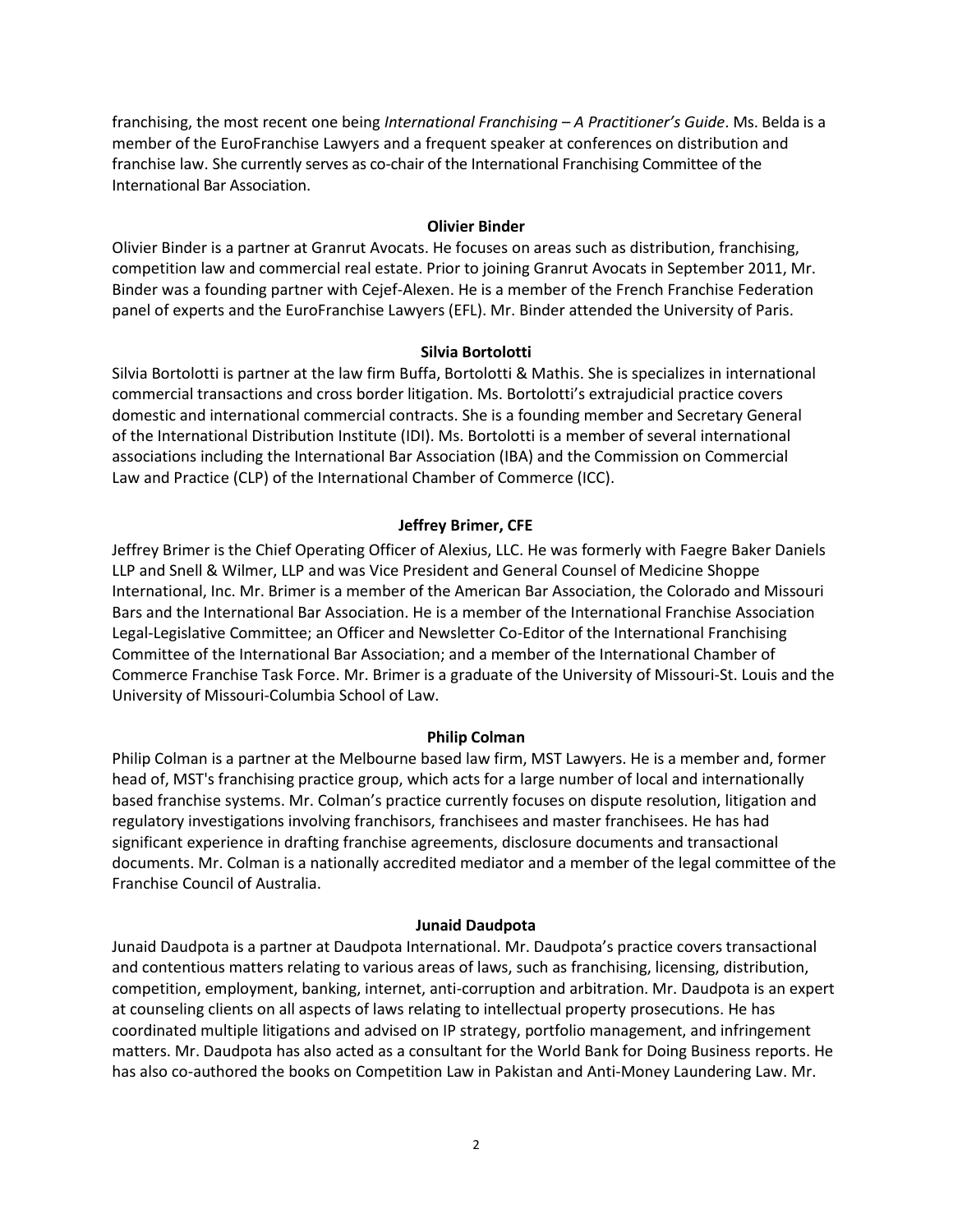Daudpota is a member of the International Bar Association (IBA), American Bar Association (ABA), International Trademark Association (INTA), and the Singapore Institute of Arbitrators (SIArb).

## **Martine de Koening**

Martine de Koening joined Kennedy Van der Laan in 1997, where she developed a practice i[n EU and](http://kvdl.nl/en/our-specialisms/competition/)  [Dutch competition law](http://kvdl.nl/en/our-specialisms/competition/) and commercial contracts and disputes. Ms. de Koening works in retail, fashion, food, pharmaceuticals, technology and health care markets in particular for North American clients. She has particular expertise in cross-border franchising, agency, distribution, sales, procurement, logistics and other commercial contracts and disputes. She also handles abuse of dominance, joint ventures, technology and pharmaceuticals licensing, and vertical agreements and disputes. Ms. de Koening studied law at the University of Utrecht and also studied and lectured in Australia.

# **Doğan Eymirlioğlu**

Doğan Eymirlioğlu is a partner at Balcioglu Selcuk Akman Keki and concentrates on corporate law, M&A, real estate, and franchising. Mr. Eymirlioğlu advises Turkish and multinational companies in energy, real estate, private equity, hotels and leisure, life sciences and consumer products sectors in cross-border mergers and acquisitions, foreign direct investments, franchising operations, project finance deals, privatization, and PPP projects. He also represents clients before Turkish courts and international arbitration tribunals on disputes arising in relation to his core practice areas.

# **Aldo Frignani**

Aldo Frignani is the founder of the law firm Frignani, Virano & Associati, with offices in Turin, Milan, Rome and Bologna. He is Professor of Comparative Law and EU Private Law at the University of Turin School of Law. Mr. Frignani is the legal advisor to Associazione Italiana del Franchising (AIF). He is a member of the legal committee of the European Franchising Federation (EFF), the European Franchise Lawyers Group (EFL) and the International Bar Association. He regularly makes presentations at the annual IBA/IFA Conference in Washington D.C. and assists a number of American franchisors who are doing business in Italy.

## **Ronald Gardner**

Ronald Gardner is the Managing Partner of Dady and Gardner, P.A. Mr. Gardner's practice is limited to representing franchisees, associations, dealer/distributors in disputes with their franchisors and manufacturers. He is a Past Chair of the ABA Forum on Franchising and also serves on the Franchise Advisory Counsel of the North American Securities Administrators Association. Mr. Gardner is an author and lectures on topics related to franchise/distribution law.

## **Alan Greenfield**

Alan Greenfield is a Shareholder in Greenberg Traurig's Franchise & Distribution Practice. He concentrates his practice on international and U.S. franchising, licensing and distribution matters. Mr. Greenfield counsels a broad range of clients in expanding their brands internationally through various means, including master franchising and multi-unit licensing. He works with both mature and startup companies in structuring franchise programs and drafting franchise-related documents. Mr. Greenfield counsels franchisors and manufacturers on everyday compliance and other franchise or distributorrelated issues, such as registration and disclosure matters, negotiating agreements, relationship termination laws, maintaining good franchisee/distributor relations, and resolving disputes with franchisees/distributors.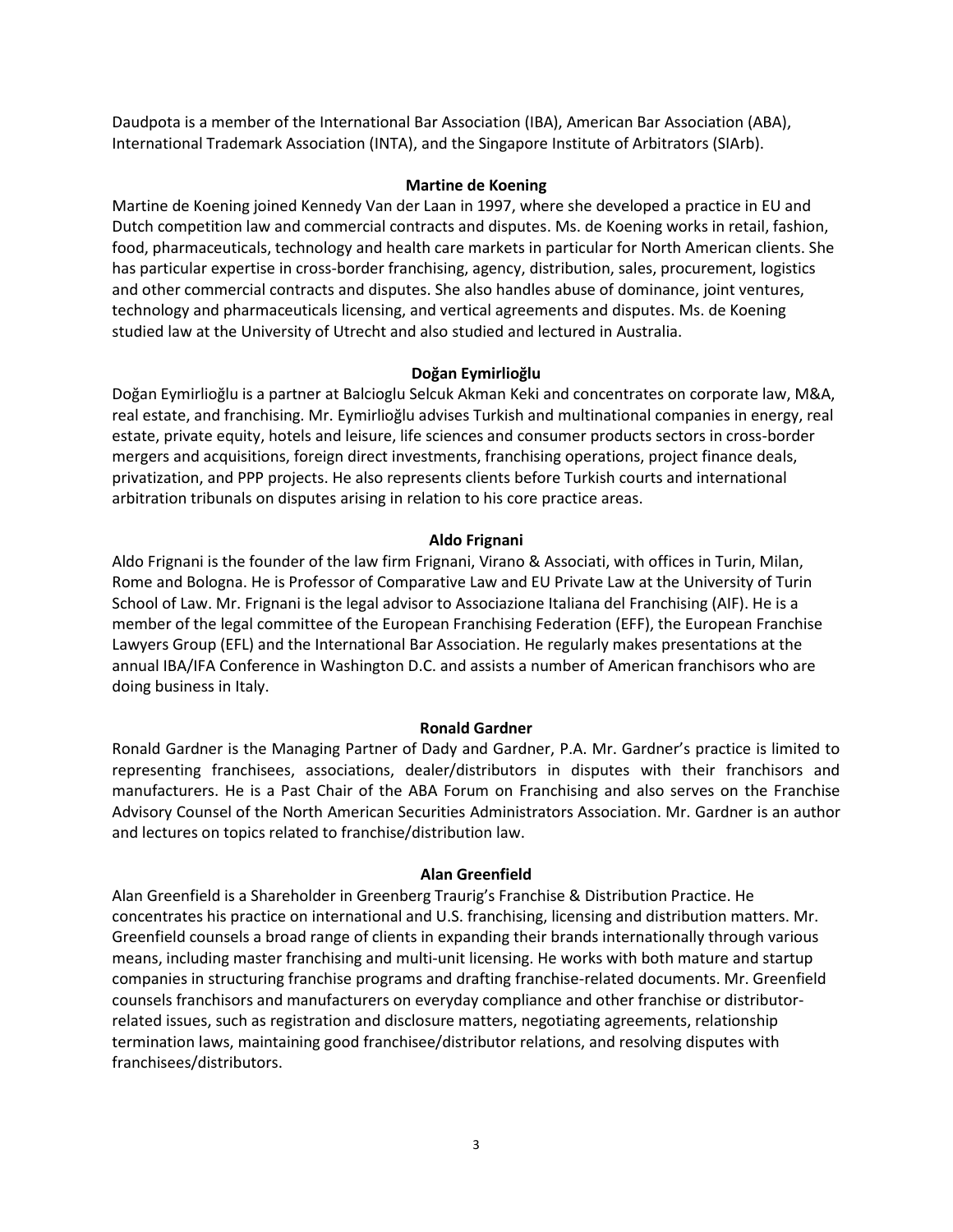#### **Susan Grueneberg**

Susan Grueneberg is a Partner at the law firm of Snell & Wilmer L.L.P. in Los Angeles, California and is a certified specialist in franchise and distribution law. Ms. Grueneberg serves as Chair of the Industry Advisory Committee to the North American Securities Administrators Association (NASAA) Franchise Project Group and is a Past Chair of the American Bar Association Forum on Franchising. She is also a member of the International Franchise Association's Legal/Legislative Committee. She previously served as Chair of the California State Bar Franchise and Distribution Law Commission. Ms. Grueneberg was also a member of the California State Bar Business Law Section Executive Committee, Chair of the California State Bar Franchise Law Committee and a member of the Board of Governors of the Century City Bar Association. She has written and lectured extensively at programs conducted by the California State Bar, the ABA Forum on Franchising, the International Franchise Association and California Continuing Education of the Bar. A graduate of UCLA Law School, Ms. Grueneberg also taught at the Chinese University of Hong Kong as a U.S. State Department Fellow, and received a National Academy of Sciences Fellowship for post-graduate study in economics at the University of Beijing.

#### **Dominic Hui**

Dominic Hui is a corporate commercial law partner of Ribeiro Hui. He has over a decade of experience in representing multi-nationals in the Greater China Region, particularly on franchising law issues and crossborder intellectual property transactions. Mr. Hui's practice emphasizes on delivery of practical and timely solutions. He is experienced in dealing with different governmental and quasi-governmental bodies, and negotiation with PRC joint venture or other business counterparts to bring about expeditious conclusion of assignments to accord with client's objectives.

#### **Jane LaFranchi**

Jane LaFranchi will serve as the Vice President, Secretary and General Counsel of Hershey Entertainment & Resorts in Hershey, Pennsylvania as of June 17, 2016. Previously, Ms. LaFranchi was the Vice President and Assistant General Counsel at Marriott International, Inc. Before that, she was a partner in Strasburger & Price, LLP. Ms. LaFranchi currently serves as the Membership Officer of the International Bar Association's Committee on Franchising and participates as a faculty member of the American University Washington College of Law's program on Hospitality and Tourism Law. Ms. LaFranchi received a J.D. with honors from the University of Texas School of Law and a B.A. with highest honors from the University of Texas.

#### **Andrew Loewinger**

Andrew Loewinger is a partner in the Washington, D.C. office of Nixon Peabody LLP. He has represented numerous U.S. and non-U.S. companies in franchising and distribution matters in the United States and internationally on international franchising, licensing and distribution matters. Mr. Loewinger is the immediate past Chair of the International Franchising Committee of the International Bar Association and a member of the Governing Committee of the American Bar Association's Forum on Franchising. He is the co-editor and co-author of *International Franchise Sales Laws* published by the American Bar Association in 2006. Mr. Loewinger was appointed as the first Director of the International Franchise and Distribution Division of the ABA's Forum on Franchising in 2004. Mr. Loewinger has a B.A. from The Colorado College (Phi Beta Kappa, magna cum laude); a Masters in International Affairs from Columbia University; and a J.D. from Georgetown University Law Center.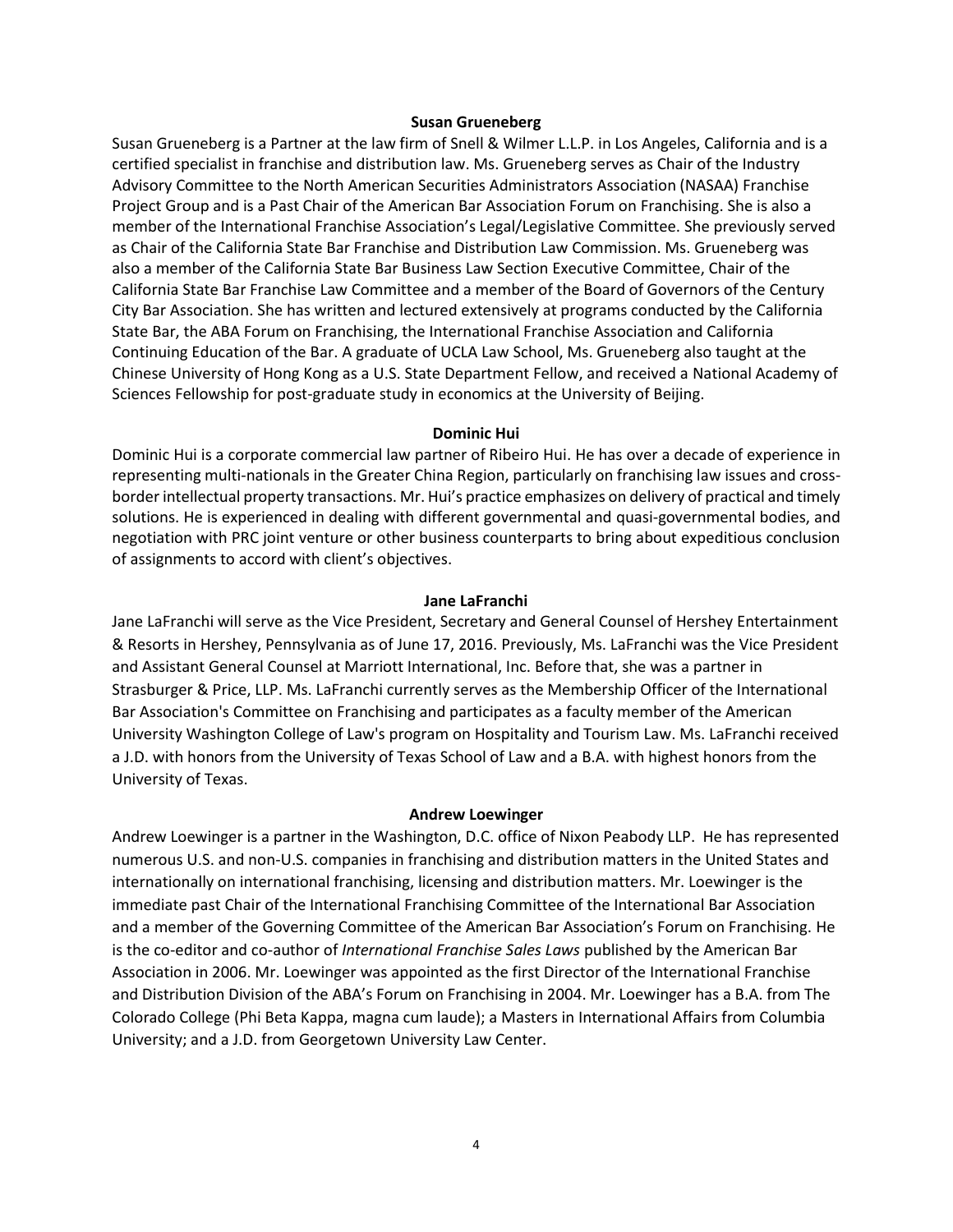# **Osvaldo Marzorati**

Dr. Osvaldo J. Marzorati is an attorney at Allende & Brea, registered in Buenos Aires and Miami as a foreign legal consultant. He is currently the director of commercial Law. Dr. Marzorati is a founder of the Argentine Franchise Association and is a current honorary chair and active legal counsel. Dr. Marzorati is the president of the commission in commercial law of the Argentine Bar ICC and has served as Vice Chair of the Franchising Committee of the International Bar Association (IBA). He is a member of the LPD Council of the IBA and has written a book on franchising. Dr. Marzorati received his MCL from Columbia University.

## **Karsten Metzlaff**

Karsten Metzlaff is a partner with the Berlin office of Noerr LLP. He is a co-head of the firm's distribution and franchise practice. Mr. Metzlaff also has wide experience in related fields such as antitrust and international sales law. He is a member of the German Antitrust Law Association, the ABA Franchise Forum, the IBA International Franchising Committee and the legal committees of both the German Franchise Association (DFV) and the European Franchise Federation (EFF). Mr. Metzlaff has lectured and written on various domestic and international issues of franchising and distribution law. He is the exclusive contributor to the *International Law Office Newsletter* for franchising in Germany.

# **Andreas Mundanjohl**

Andreas Mundanjohl is from the Munich office of SGP attorneys. He is a specialist in the field of IT/IP, data protection and compliance. For years, Mr. Mundanjohl has been assisting international companies, in particular franchise systems, regarding data protection, data security and the current and upcoming developments in European data protection law.

## **Thomas Mundry**

Dr. Thomas Mundry has been working as a lawyer in Moscow since 1994 where he has gained substantial experience in investment and other projects for Western and Russian companies in the Russian Federation. Dr. Mundry advises on national and international franchise structures, distribution and sales to and from Russia for numerous businesses, and is a frequent speaker and author on IP and franchise issues. From 2002 to 2012, Dr. Mundry led the legal committee and was member of the management board of the German-Russian Foreign Trade Association in Russia.

## **Ted Pearce**

Ted Pearce is Counsel with the law firm of Bradley Arant Boult Cummings where he is the co-leader in the franchise practice group. His practice also includes working to bring new franchise concepts to market, while assisting franchisees to navigate the franchise relationship. Mr. Pearce also works with private equity groups to assist them in their due diligence efforts in evaluating proposed purchases of franchise systems. Prior to returning to private practice, Mr. Pearce spent 30 years as General Counsel for Meineke Car Care Centers, Inc. Mr. Pearce earned his undergraduate degree from the University of Virginia and his law degree from Syracuse University College of Law.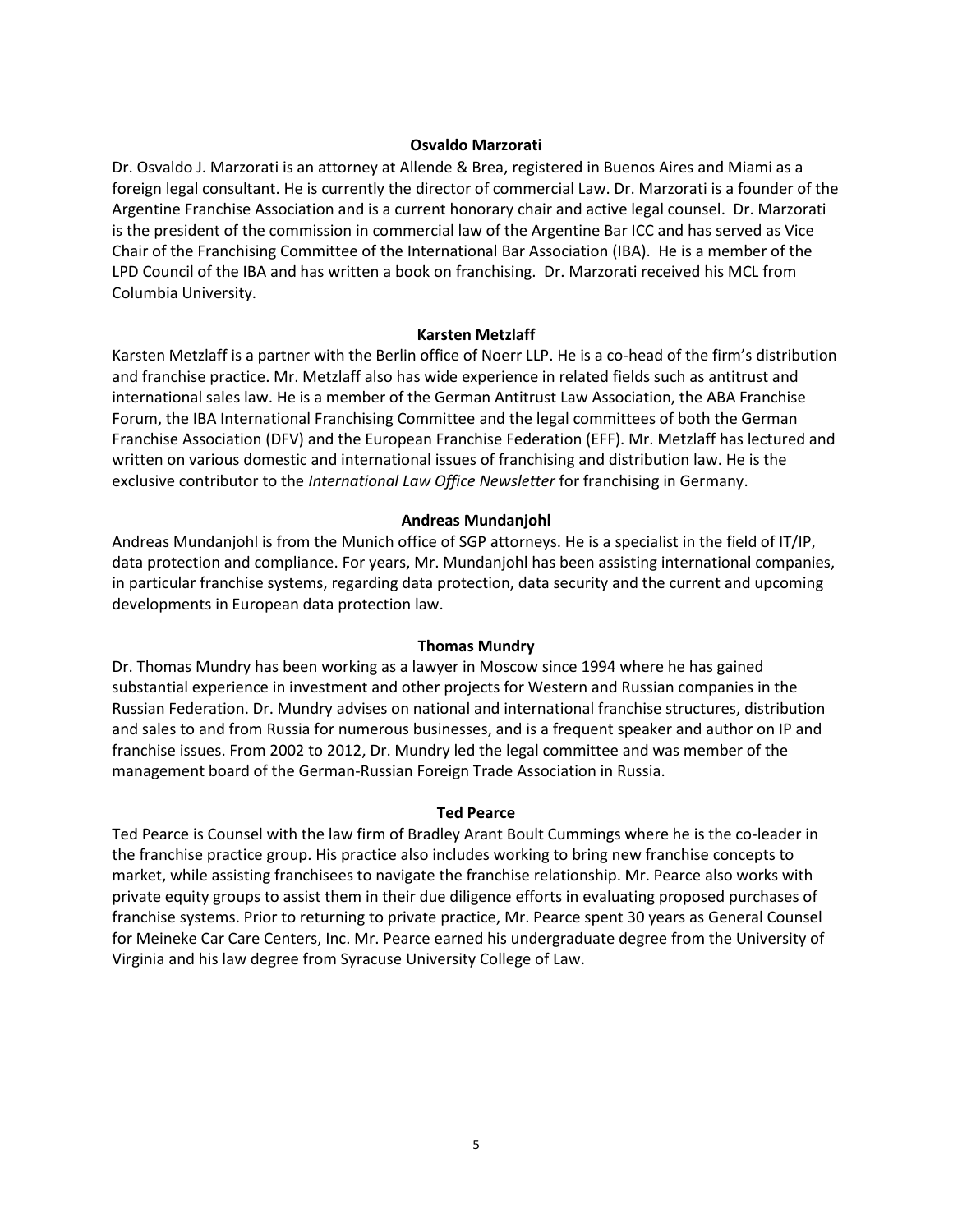#### **John Pratt**

John Pratt is the senior partner of Hamilton Pratt, Europe's largest specialist franchise law firm. Mr. Pratt is the immediate past Legal Advisor to the British Franchise Association, a past Chair of the International Bar Association's International Franchise Committee and Director of the American Bar Association's International Franchising Division. He has written "Franchising: Law & Practice," "The Franchisor's Handbook," and contributed chapters to a number of franchise publications. Mr. Pratt obtained his law degree from Oxford University and successfully completed a doctorate course in comparative law at the Universite d'Aix-Marseille.

#### **Peter Snell**

Peter Snell is a partner at Gowling WLG in their Vancouver office. Mr. Snell specializes in Canadian franchise law, international and Canadian business transactions, licensing, product distribution and intellectual property. He is the chairman of the Intellectual Property Committee of the Business Law Section of the American Bar Association and he is on the Board of Directors of the Canadian Franchise Association (CFA). In 2015, Mr. Snell was appointed as the CFA's General Counsel. Mr. Snell is a special advisor to the Government of British Columbia in the drafting of new franchise legislation.

#### **John Sotos**

John Sotos is the founding partner of Sotos LLP and focuses on a broad transactional and dispute resolution practice in franchise, hospitality, automotive and grocery distribution law. Mr. Sotos possesses unique expertise in franchising corporate networks, mergers of competing systems and offers an expert perspective on franchise regulation, having advised governments on both a national and international scale throughout his career. He regularly counsels companies on matters regarding structuring international and domestic franchise transactions, system restructurings, distribution of products and services, as well as on franchise disclosure matters.

#### **Lorraine Tay**

Lorraine Tay is the joint managing partner and head of the Intellectual Property & Technology Group of Bird & Bird's Singapore office. Ms. Tay has a broad practice area focusing primarily on non-contentious intellectual property and general IP advisory work. She works closely with her clients across various industries to manage, protect and exploit their portfolio of intellectual property rights. She is also very experienced in handling complex cross border IP issues and often helms the strategy as she manages disputes including oppositions and negotiations. Ms. Tay actively leads and manages due diligence and clearance exercises on a global basis, provides risk assessments and attends to negotiations and drafting of related documentation and agreements. Prior to joining Bird & Bird, Ms. Tay practiced at a wellestablished international firm, where she headed the registration practice.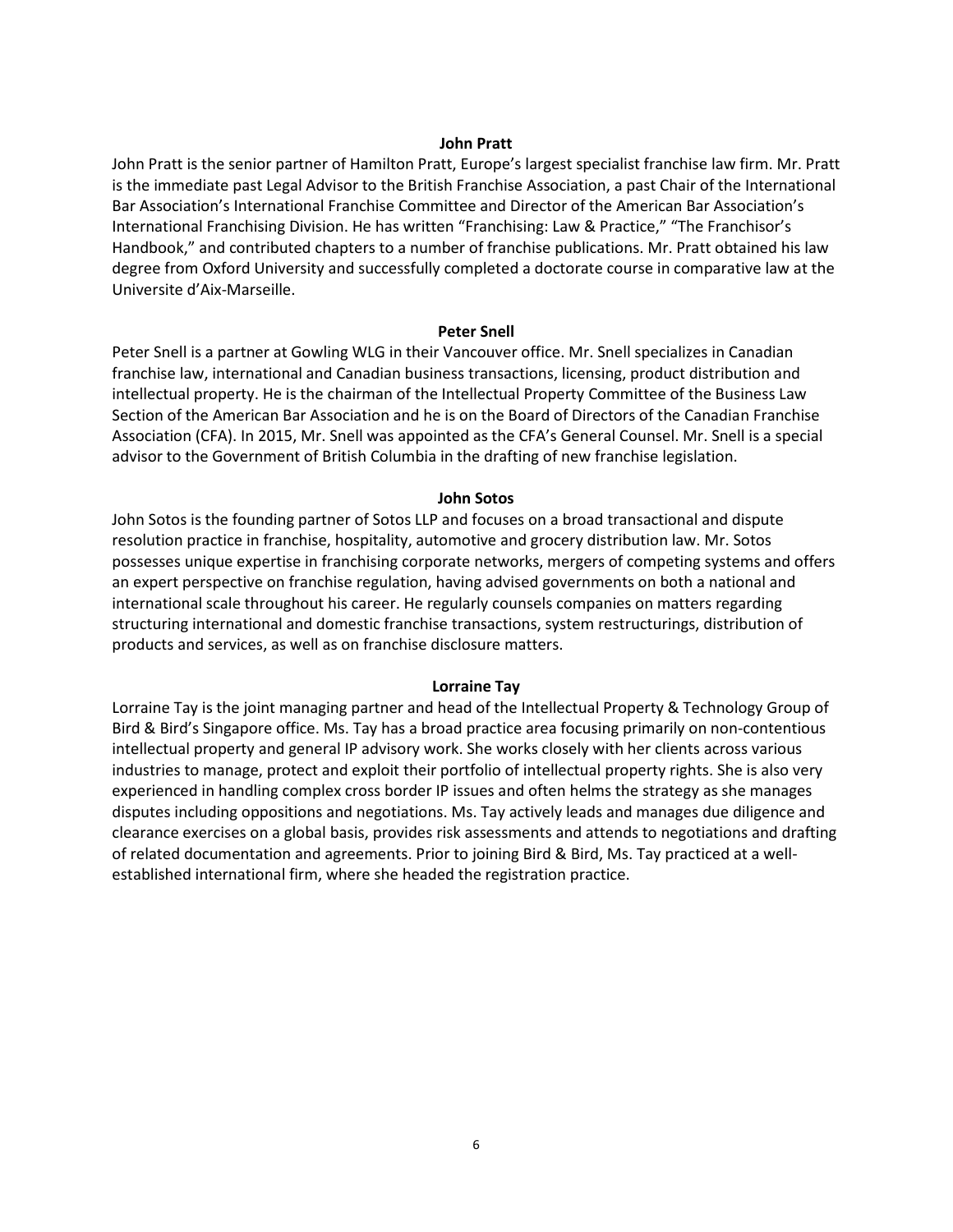#### **Juan Carlos Uribe**

Juan Carlos Uribe is partner and founder of the Law Firm Triana, Uribe & Michelsen in Bogotá, Colombia, where he runs the Department of Intellectual Property. Mr. Uribe concentrates his practice in structuring, advising and guiding clients on the development of advertising campaigns, promotional events, unfair competition disputes, database management and licensing, technology transfer on trademarks, copyrights and franchises both in Colombia and abroad. He is a member of the Colombia Global Advertising Law Alliance. Mr. Uribe is an expert of the International Distribution Institute (IDI), located in Turin, Italy, oriented to the study of international free trade regulations, contracts, marketing, distribution and franchising. Likewise, Mr. Uribe is a member of the International Trademark Association (INTA), NGO, which is dedicated to the study and promotion of industrial property legislation on trademark matters and the International Bar Association (IBA), NGO located in London, section business, and serves on the Member Committee on Arts and Cultural Institutions.

#### **Dagmar Waldzus**

Dagmar Waldzus is a partner at Buse Heberer Fromm. Ms Waldzus is the head of the firm's Commercial Team and her practice is focused on franchise, sales and distribution law. She is an associated expert with the German Franchise Association and a frequent author on various topics in franchise and distribution law. As a speaker, she has presented programs for the German Franchise Institute, the International Bar Association, and the International Franchise Association. Ms. Waldzus frequently advises franchisors in connection with the internationalization of their concepts. Ms. Waldzus studied law at the universities of Passau and Hamburg and earned a Master's in International Legal Studies from New York University in 1996.

#### **Penny Ward**

Penny Ward leads Baker & McKenzie's franchising practice in Australia and in the Asia Pacific region. Ms. Ward is a past Chair of the International Franchising Committee of the International Bar Association and has served on the Franchising Consultative Committee of Australia's franchising regulator, the Australian Competition and Consumer Commission. She acted as legal adviser to the Franchise Council of Australia Limited for many years. Ms. Ward has written and spoken widely on domestic and international franchising both in Australia and abroad, to organizations such as the Franchise Council of Australia Limited, the ABA Forum on Franchising, the International Franchise Association, and the International Bar Association.

#### **Larry Weinberg**

Larry Weinberg is a partner at Cassels Brock & Blackwell LLP. Since 1989, he has had a practice that specializes in franchise law and providing all necessary legal services to franchisors. He is currently Vice Chair of the International Bar Association's International Franchising Committee and the Immediate Past-Chair of the Ontario Bar Association's Franchise Law Section. He is a member of the American Bar Association's Forum on Franchising, and in 2006, he was the first Canadian lawyer to be appointed Director of the ABA Forum's International Division and to a leadership role on its Governing Committee. In 2009, he had the honor of being Co-chair of the ABA's 32nd Annual Forum on franchising conference. He is also a member of the International Franchise Association, where he serves as Chair of its Supplier Forum Advisory Board, and on the IFA Board of Directors, and the Canadian Franchise Association (CFA), where he serves as Chair of the CFA's Legal and Legislative Committee.